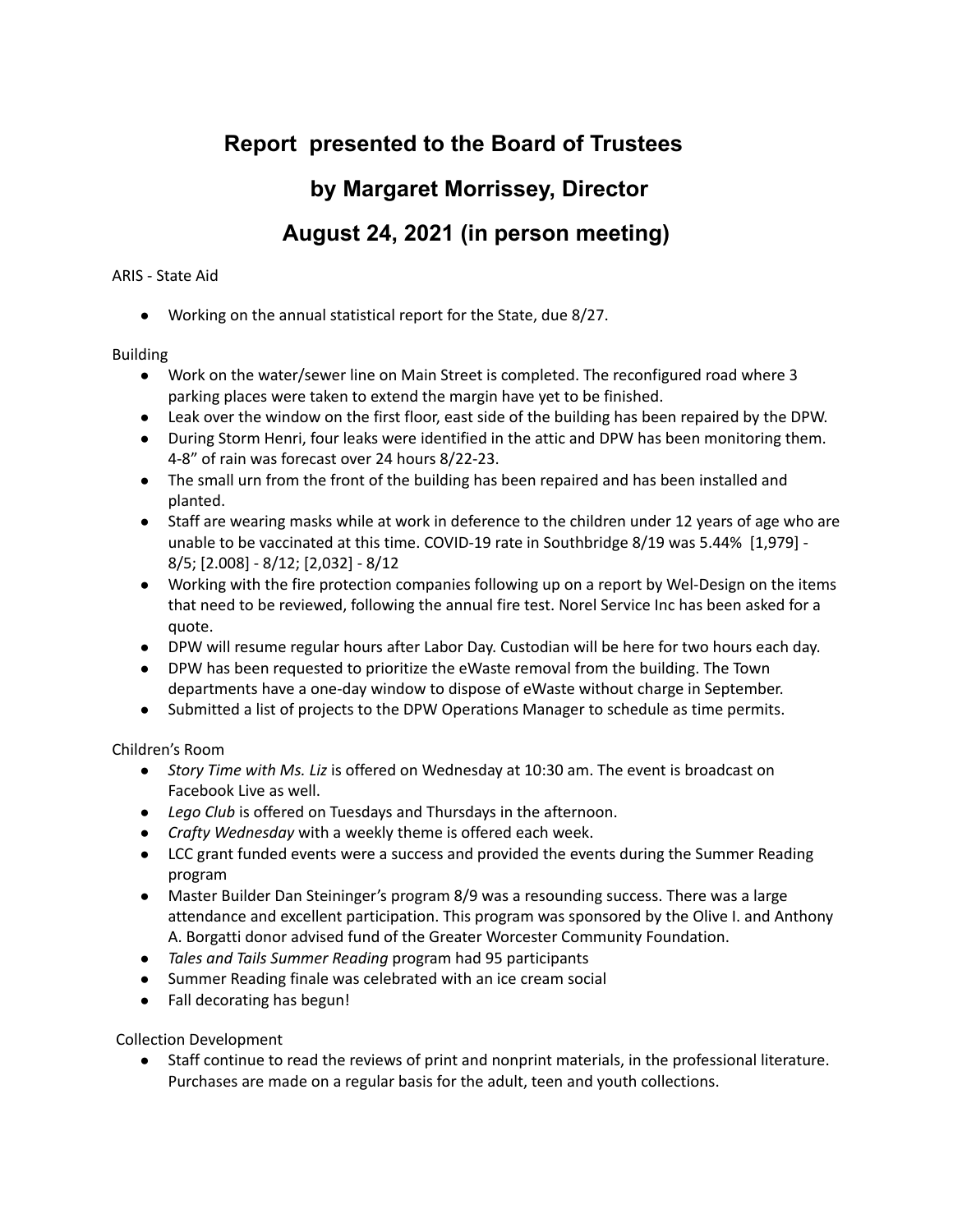Grants and Donations

- Discussed the ongoing changes with the Southbridge Cultural Council liaison regarding adjustments to the 2020 events schedule for the Local Cultural Council grants. The LCC Grants awarded for the 2020 cycle that were postponed can be rescheduled in 2021 (until 10/15/2021). September and October have many Thursday events, as well as a pastel workshop by Greg Maichack 9/20.
- Made an inquiry with the Southbridge Cultural Council for a lighting system for the sculpture and the building and I am preparing more information on the project as the SCC is receptive to the idea.
- Contacting potential presenters for the next LCC grant round.
- Application to the Cornerstone Bank for funding of the purchase of The Big Blue Blocks outdoor play system for the Children's Room was not funded. We will continue to search for potential sponsors.

Literacy Volunteer Services of Central MA

● LouEllen Corkum continues as the Interim Executive Director while the recruitment process is underway.

### **Outreach**

- The video with Eastford Road School was a huge success, attracting many new card holders and readers to check out the library and participate in Summer Reading. Thanks to Ms. Stella and Ms. Ladner.
- Brief presentation given to the new teachers on the bus that stopped off at JEL, as part of the orientation tour of the community. Thanks to Maureen Gullekson for arranging inclusion of the library.
- September is Library Card Sign Up month and we are hoping to increase the number of card holders in the community. Currently there are 7,486 who are Southbridge residents and a total of 10,616 cards with the Southbridge barcode prefix.
- Participated in an in person meeting of Area Library Directors in Sturbridge 8/10
- Attended the Worcester Public Library Ribbon Cutting event 8/12. The renovation is very impressive.

#### Programs

- Performances (funded by the LCC 2020 grant cycle) that were postponed in 2020 due to the pandemic, have until October 15th to be presented. All grants have been rescheduled.
- Linda Early of Natures Gallery and Gifts was the online exhibitor for August. Ceramics of and
- Jean Murphy, a multi media artist will be the online artist of the month.
- The Knitting group meets on a weekly basis in the Reading Room.
- Summer Reading for adults and teens has is finished for 2021. Though there was only a small number of participants, they were very keen readers.

#### Reference

● Keith Vezeau, the new Adult Services Librarian is working to promote the individual reference service that can be provided for researchers.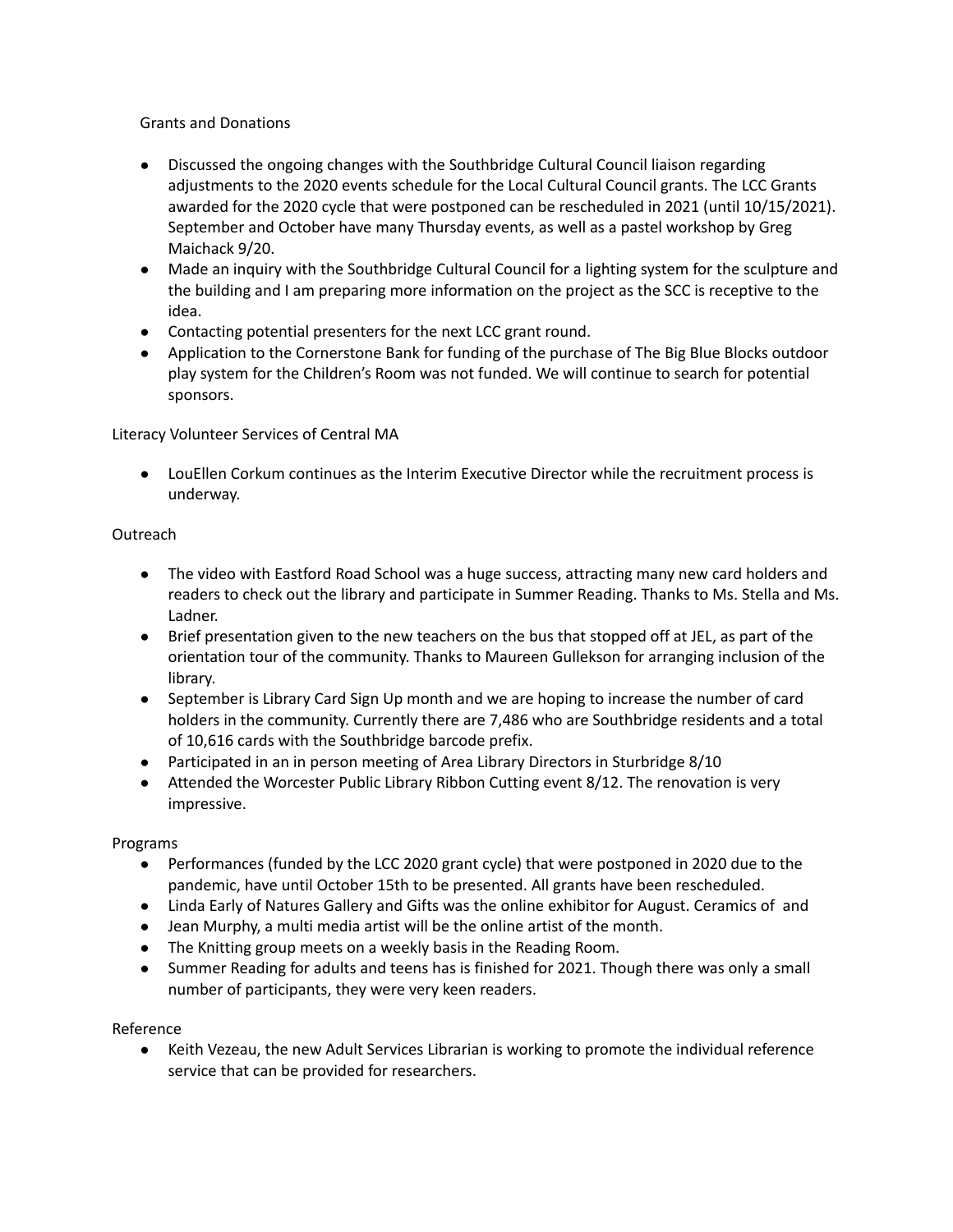Safety

- Police officers have been walking through the library on a regular basis and checking in with the staff on how everything is going.
- Requested clarification from the Deputy Fire Chief on procedures to adopt if a weather emergency has been announced. For example, we had a tornado warning on 8/19 and we were unclear if we had to 'shelter-in-place' or be ready to evacuate.
- Wellness check requested on a patron who was inebriated.

# Service

- Study and Meeting rooms are now available for patron use.
- The library is continuing to operate a curbside service
- Books are checked in from the book drop each morning. Interlibrary loan materials are checked in on arrival. This is in line with area library procedures. All materials are wiped with disinfectant to provide an additional layer of safety.
- Delays being experienced with order fulfillment from our book vendors.
- Amazon has been delivering unsolicited rental books to the library and we have contacted them on many occasions. We have already returned five boxes of such books and more continue to arrive. Amazon are citing a privacy concern that prevents them from contacting the purchaser to correct the issue.
- Regular service hours (50 hours per week, including 2 evenings and Saturday mornings) will resume after Labor Day

# **Staff**

- There are 2 Library Aide positions that are vacant and have been advertised.
- Library page Emma Pelloni gave her notice as she has been offered some opportunities at school.
- Considering reorganizing the Technical Processing Assistant position to being a Circulation Assistant position, as it would be a better fit for our current staffing needs.
- Procedures are being reviewed and updated as the training of the new staff continues.
- Requested clarification on COVID testing from the Health Director to ascertain if it is currently required for staff returning from a vacation in another state.

# **Technology**

- Waiting for an update from the Cable Station Manager who is liaising with Spectrum on the current status of the library and restoring the ability of the library to be able to broadcast live, when needed.
- The five MBLC hotspots that the library requested are ready to be circulated. The plan is that the hotspots are provided free of charge for 1 year. The library can either return them or take over the data plan as of October 2022. A draft policy has been circulated for approval at today's meeting.
- CWMARS is now providing PC Desktop Support and will be responsible for the software updates on all the computers.
- ImageTek has removed the ScanPro for factory upgrading. In the meantime, patrons may use the Canon reader printer.
- Having reviewed the options on the website update, we are in contact with Piperwebs who provided a specialized service for libraries. Some of the area libraries use this service and have received positive reviews.